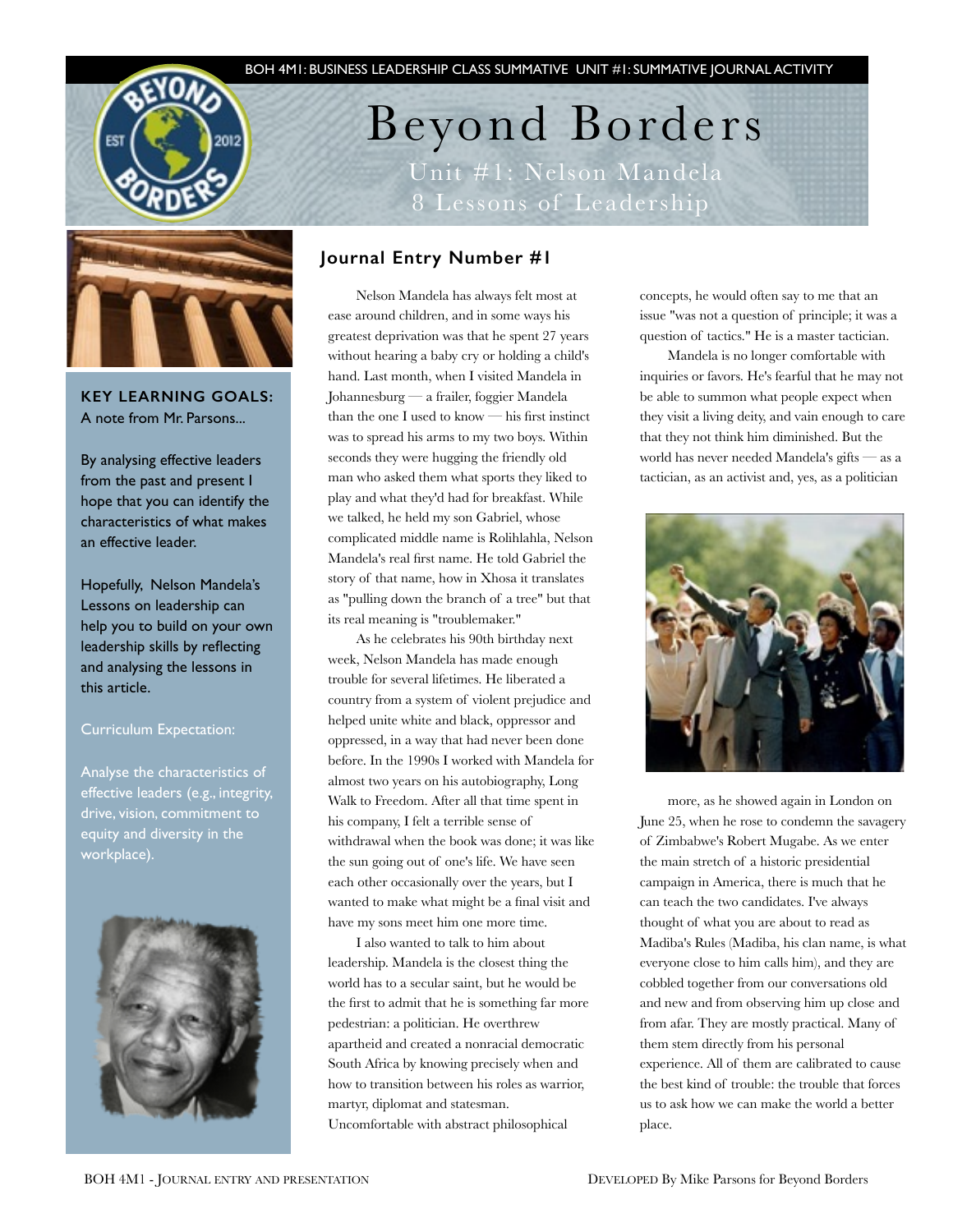**NYS** 

### ING NEWSLETTER ISSUE NEWSLETTER ISSUE NEWSLETTER IS A GENERAL 2009 BOH 4M1: BUSINESS LEADERSHIP SUMMATIVE JOURNAL

#### No. 1

Courage is not the absence of fear it's inspiring others to move beyond it In 1994, during the presidentialelection campaign, Mandela got on a tiny propeller plane to fly down to the killing fields of Natal and give a speech to his Zulu supporters. I agreed to meet him at the airport, where we would continue our work after his speech. When the plane was 20 minutes from landing, one of its engines failed. Some on the plane began to panic. The only thing that calmed them was looking at Mandela, who quietly read his newspaper as if he were a commuter on his morning train to the office. The airport prepared for an emergency landing, and the pilot managed to land the plane safely. When Mandela and I got in the backseat of his bulletproof BMW that would take us to the rally, he turned to me and said, "Man, I was terrified up there!"

Mandela was often afraid during his time underground, during the Rivonia trial that led to his imprisonment, during his time on Robben Island. "Of course I was afraid!" he would tell me later. It would have been irrational, he suggested, not to be. "I can't pretend that I'm brave and that I can beat the whole world." But as a leader, you cannot let people know. "You must put up a front."

And that's precisely what he learned to do: pretend and, through the act of appearing fearless, inspire others. It was a pantomime Mandela perfected on Robben Island, where there was

much to fear. Prisoners who were with him said watching Mandela walk across the courtyard, upright and proud, was enough to keep them going for days. He knew that he was a model for others, and that gave him the strength to triumph over his own fear.

No. 2

Lead from the front — but don't leave your base behind

Mandela is cagey. in 1985 he was operated on for an enlarged prostate. When he was returned to prison, he was separated from his colleagues and friends for the first time in 21 years. They protested. But as his longtime friend Ahmed Kathrada recalls, he said to them, "Wait a minute, chaps. Some good may come of this."

The good that came of it was that Mandela on his own launched negotiations with the apartheid government. This was anathema to the African National Congress (ANC). After decades of saying "prisoners cannot negotiate" and after advocating an armed struggle that would bring the government to its knees, he decided that the time was right to begin to talk to his oppressors.

When he initiated his negotiations with the government in 1985, there were many who thought he had lost it. "We thought he was selling out," says Cyril Ramaphosa, then the powerful and fiery leader of the National Union of Mineworkers. "I went to see him to tell him, What are you doing? It was an unbelievable initiative. He took a massive risk."

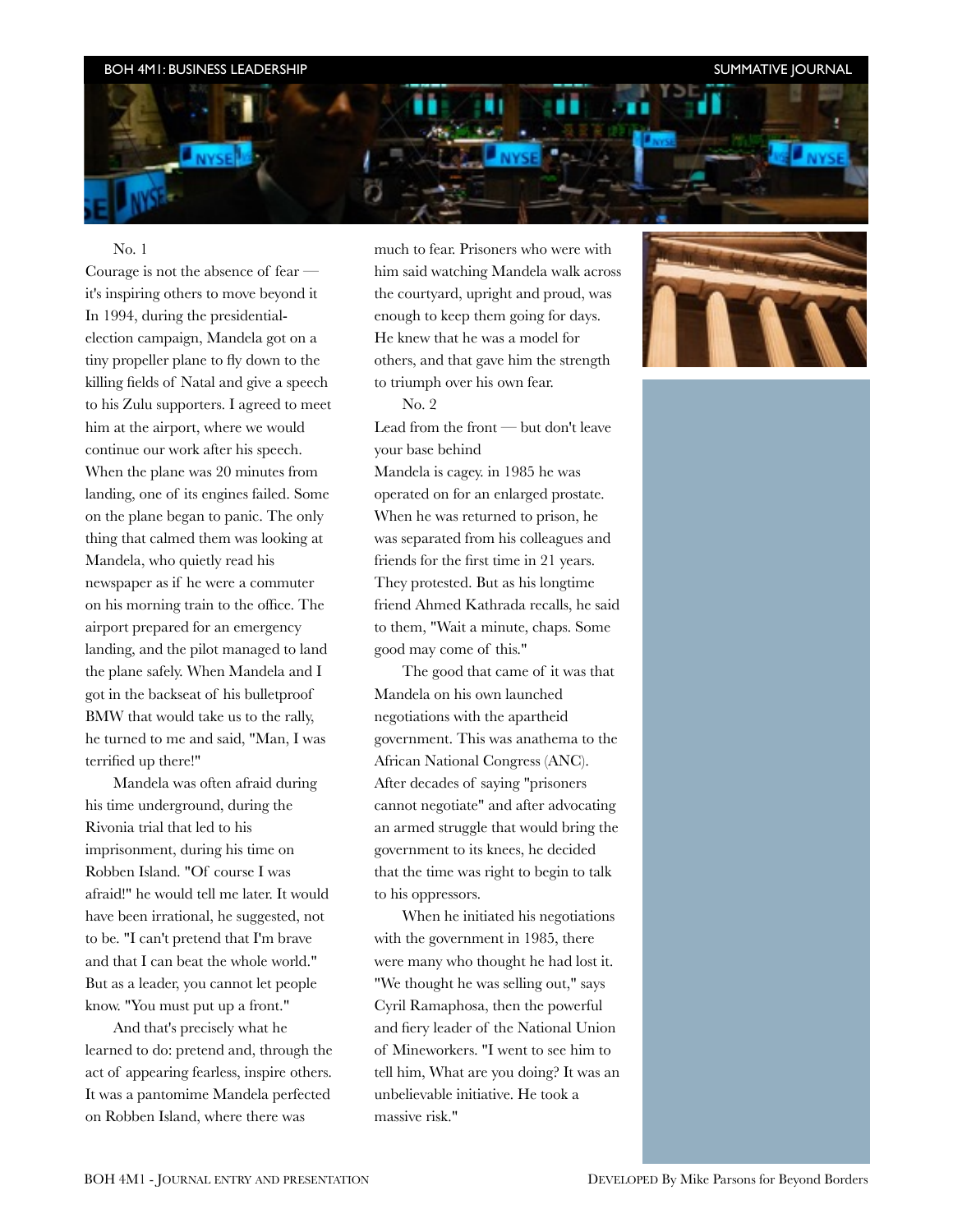### BOH 4M1: BUSINESS LEADERSHIP SUMMATIVE IOURNAL

Mandela launched a campaign to persuade the ANC that his was the correct course. His reputation was on the line. He went to each of his comrades in prison, Kathrada remembers, and explained what he was doing. Slowly and deliberately, he brought them along. "You take your support base along with you," says Ramaphosa, who was secretarygeneral of the ANC and is now a business mogul. "Once you arrive at the beachhead, then you allow the people to move on. He's not a bubble-gum leader — chew it now and throw it away."

For Mandela, refusing to negotiate was about tactics, not principles. Throughout his life, he has always made that distinction. His unwavering principle — the overthrow of apartheid and the achievement of one man, one vote was immutable, but almost anything that helped him get to that goal he regarded as a tactic. He is the most pragmatic of idealists.

"He's a historical man," says Ramaphosa. "He was thinking way ahead of us. He has posterity in mind: How will they view what we've done?" Prison gave him the ability to take the long view. It had to; there was no other view possible. He was thinking in terms of not days and weeks but decades. He knew history was on his side, that the result was inevitable; it was just a question of how soon and how it would be achieved. "Things will be better in the long run," he sometimes said. He always played for the long run.

No. 3

Lead from the back — and let others believe they are in front Mandela loved to reminisce about his boyhood and his lazy afternoons herding cattle. "You know," he would say, "you can only lead them from behind." He would then raise his eyebrows to make sure I got the analogy.

As a boy, Mandela was greatly influenced by Jongintaba, the tribal king who raised him. When Jongintaba had meetings of his court, the men gathered in a circle, and only after all had spoken did the king begin to speak. The chief's job, Mandela said, was not to tell people

what to do but to form a consensus. "Don't enter the debate too early," he used to say.

During the time I worked with Mandela, he often called meetings of his kitchen cabinet at his home in Houghton, a lovely old suburb of Johannesburg. He would gather half a dozen men, Ramaphosa, Thabo Mbeki (who is now the South African President) and others around the dining-room table or sometimes in a circle in his driveway. Some of his colleagues would shout at him — to move faster, to be more radical — and Mandela would simply listen. When he finally did speak at those meetings, he slowly and methodically summarized everyone's points of view and then unfurled his own thoughts, subtly steering the decision in the direction he wanted without imposing it. The trick of leadership is allowing yourself to be led too. "It is wise," he said, "to persuade people to do things and make them think it was their own idea." No. 4

Know your enemy — and learn about his favorite sport

As far back as the 1960s, Mandela began studying Afrikaans, the language of the white South Africans who created apartheid. His comrades in the ANC teased him about it, but he wanted to understand the Afrikaner's worldview; he knew that one day he would be fighting them or negotiating with them, and either way, his destiny was tied to theirs.

This was strategic in two senses: by speaking his opponents' language, he might understand their strengths and weaknesses and formulate tactics accordingly. But he would also be ingratiating himself with his enemy. Everyone from ordinary jailers to P.W. Botha was impressed by Mandela's willingness to speak Afrikaans and his knowledge of Afrikaner history. He even brushed up on his knowledge of rugby, the Afrikaners' beloved sport, so he would be able to compare notes on teams and players.

Mandela understood that blacks and Afrikaners had something fundamental in common: Afrikaners believed themselves to be Africans as deeply as blacks did. He

knew, too, that Afrikaners had been the victims of prejudice themselves: the British government and the white English settlers looked down on them. Afrikaners suffered from a cultural inferiority complex almost as much as blacks did.

Mandela was a lawyer, and in prison he helped the warders with their legal problems. They were far less educated and worldly than he, and it was extraordinary to them that a black man was willing and able to help them. These were "the most ruthless and brutal of the apartheid regime's characters," says Allister Sparks, the great South African historian, and he "realized that even the worst and crudest could be negotiated with."

No. 5 Keep your friends close — and your rivals even closer

Many of the guests Mandela invited to the house he built in Qunu were people whom, he intimated to me, he did not wholly trust. He had them to dinner; he called to consult with them; he flattered them and gave them gifts. Mandela is a man of invincible charm — and he has often used that charm to even greater effect on his rivals than on his allies.

On Robben Island, Mandela would always include in his brain trust men he neither liked nor relied on. One person he became close to was Chris Hani, the fiery chief of staff of the ANC's military wing. There were some who thought Hani was conspiring against Mandela, but Mandela cozied up to him. "It wasn't just Hani," says Ramaphosa. "It was also the big industrialists, the mining families, the opposition. He would pick up the phone and call them on their birthdays. He would go to family funerals. He saw it as an opportunity." When Mandela emerged from prison, he famously included his jailers among his friends and put leaders who had kept him in prison in his first Cabinet. Yet I well knew that he despised some of these men.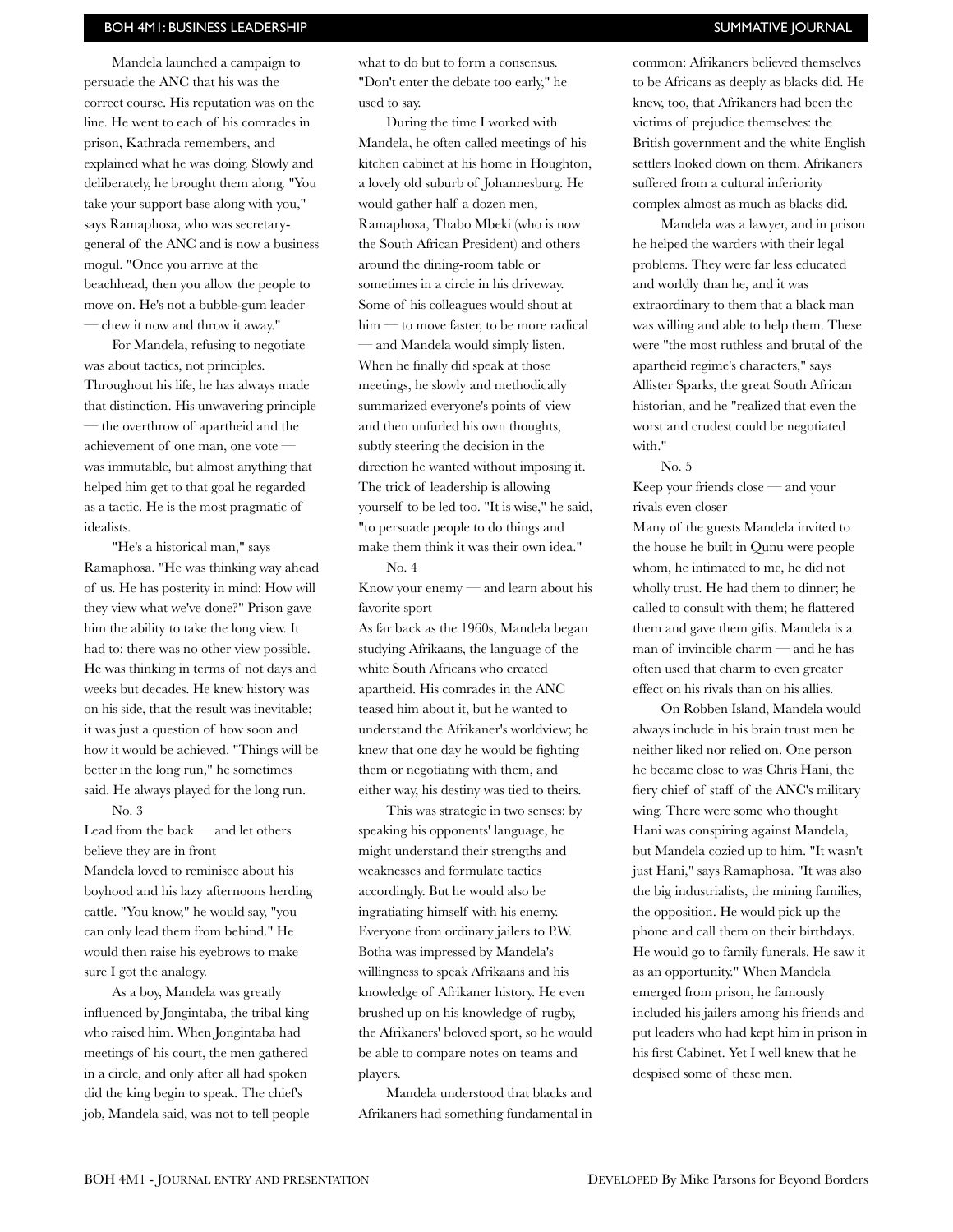### BOH 4M1: BUSINESS LEADERSHIP SUMMATIVE IOURNAL

There were times he washed his hands of people — and times when, like so many people of great charm, he allowed himself to be charmed. Mandela initially developed a quick rapport with South African President F.W. de Klerk, which is why he later felt so betrayed when De Klerk attacked him in public.

Mandela believed that embracing his rivals was a way of controlling them: they were more dangerous on their own than within his circle of influence. He cherished loyalty, but he was never obsessed by it. After all, he used to say, "people act in their own interest." It was simply a fact of human nature, not a flaw or a defect. The flip side of being an optimist — and he is one — is trusting people too much. But Mandela recognized that the way to deal with those he didn't trust was to neutralize them with charm.

No. 6

Appearances matter — and remember to smile

When Mandela was a poor law student in Johannesburg wearing his one threadbare suit, he was taken to see Walter Sisulu. Sisulu was a real estate agent and a young leader of the ANC. Mandela saw a sophisticated and successful black man whom he could emulate. Sisulu saw the future.

Sisulu once told me that his great quest in the 1950s was to turn the ANC into a mass movement; and then one day, he recalled with a smile, "a mass leader walked into my office." Mandela was tall and handsome, an amateur boxer who carried himself with the regal air of a chief's son. And he had a smile that was like the sun coming out on a cloudy day.

We sometimes forget the historical correlation between leadership and physicality. George Washington was the tallest and probably the strongest man in every room he entered. Size and strength have more to do with DNA than with leadership manuals, but Mandela understood how his appearance could advance his cause. As leader of the ANC's underground military wing, he insisted that he be photographed in the

proper fatigues and with a beard, and throughout his career he has been concerned about dressing appropriately for his position. George Bizos, his lawyer, remembers that he first met Mandela at an Indian tailor's shop in the 1950s and that Mandela was the first black South African he had ever seen being fitted for a suit. Now Mandela's uniform is a series of exuberant-print shirts that declare him the joyous grandfather of modern Africa.

When Mandela was running for the presidency in 1994, he knew that symbols mattered as much as substance. He was never a great public speaker, and people often tuned out what he was saying after the first few minutes. But it was the iconography that people understood. When he was on a platform, he would always do the toyi-toyi, the township dance that was an emblem of the struggle. But more important was that dazzling, beatific, all-inclusive smile. For white South Africans, the smile symbolized Mandela's lack of bitterness and suggested that he was sympathetic to them. To black voters, it said, I am the happy warrior, and we will triumph. The ubiquitous ANC election poster was simply his smiling face. "The smile," says Ramaphosa, "was the message."

After he emerged from prison, people would say, over and over, It is amazing that he is not bitter. There are a thousand things Nelson Mandela was bitter about, but he knew that more than anything else, he had to project the exact opposite emotion. He always said, "Forget the past" — but I knew he never did. No. 7

Nothing is black or white When we began our series of interviews, I would often ask Mandela questions like this one: When you decided to suspend the armed struggle, was it because you realized you did not have the strength to overthrow the government or because you knew you could win over international opinion by choosing nonviolence? He would then give me a curious glance and say, "Why not both?"

I did start asking smarter questions, but the message was clear: Life is never

either/or. Decisions are complex, and there are always competing factors. To look for simple explanations is the bias of the human brain, but it doesn't correspond to reality. Nothing is ever as straightforward as it appears.

Mandela is comfortable with contradiction. As a politician, he was a pragmatist who saw the world as infinitely nuanced. Much of this, I believe, came



from living as a black man under an apartheid system that offered a daily regimen of excruciating and debilitating moral choices: Do I defer to the white boss to get the job I want and avoid a punishment? Do I carry my pass?

 As a statesman, Mandela was uncommonly loyal to Muammar Gaddafi and Fidel Castro. They had helped the ANC when the U.S. still branded Mandela as a terrorist. When I asked him about Gaddafi and Castro, he suggested that Americans tend to see things in black and white, and he would upbraid me for my lack of nuance.

Every problem has many causes. While he was indisputably and clearly against apartheid, the causes of apartheid were complex. They were historical, sociological and psychological. Mandela's calculus was always, What is the end that I seek, and what is the most practical way to get there?